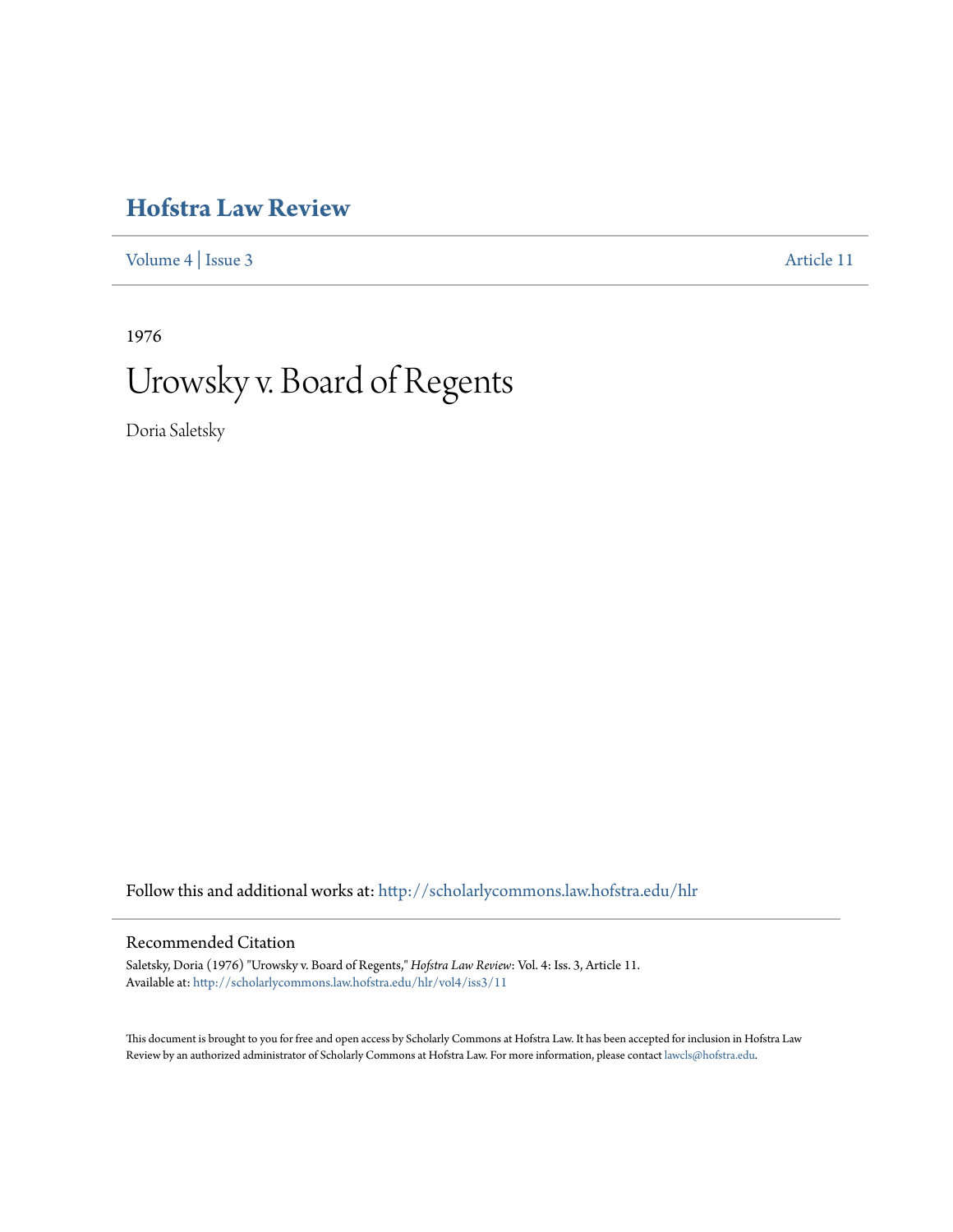## UROWSKY v. BOARD OF **REGENTS**

**CONSTITUTIONAL** *LAW-First Amendment-Due Process-Advertising of discount prescription prices is unprotected commercial speech the regulation of which is rationally related to the state's interest in preserving local pharmacies and preventing harmful competition.* 38 N.Y.2d 364, 342 N.E.2d 583, 379 N.Y.S. 2d 815 (1975).

The issue of whether a pharmacist has the right to advertise discount prescription prices has been the subject of many state and federal lawsuits in recent years.' In *Urowsky v. Board of Regents2* the New York Court of Appeals adopted the minority view3 and declined to recognize such a right.

The petitioner in *Urowsky,* a pharmacist and pharmacy owner, challenged the validity of a Board of Regents regulation prohibiting pharmacists from advertising discount prices for prescription drugs.<sup>4</sup> In February 1972, the Board of Pharmacy, an

2. 38 N.Y.2d 364, 342 N.E.2d 583, 379 N.Y.S.2d 815 (1975).

3. Patterson Drug Co. v. Kingery, 305 F. Supp. 821 (W.D. Va. 1969); Supermarkets Gen. Corp. v. Sills, 93 N.J. Super. 326, 225 A.2d 728 (1966).

4. At the time Urowsky was charged, the definition of "unprofessional conduct" included:

**[A]** registered pharmacist, or the owner of a pharmacy participating in any plan, agreement or arrangement which advertises fixed or discount prescription prices or permitting any agent or any other person, group or organization to use such advertising in his behalf **....**

Urowsky v. Board of Regents, 38 N.Y.2d 364, 367, 342 N.E.2d 583, 584, 379 N.Y.S.2d 815, 817 (1975).

8 NYCRR 63.3(c) (1972).

867

<sup>1.</sup> Terry v. California State Bd. of Pharm., 395 F. Supp. 94 (N.D. Cal.), *appeal docketed,* 44 U.S.L.W. 3155 (U.S. Sept. 2, 1975) (No. 336); Virginia Citizens Consumer Council, Inc. v. State Bd. of Pharm., 373 F. Supp. 683 (E.D. Va. 1974), *prob. juris. noted,* 420 U.S. 971 (1975); Patterson Drug Co. v. Kingery, 305 F. Supp. 821 (W.D. Va. 1969); Florida Bd. of Pharm. v. Webb's City, Inc., 219 So. 2d 681 (Fla. 1969); Stadnik v. Shell's City, Inc., 140 So. 2d 871 (Fla. 1962); Maryland Bd. of Pharm. v. Say-A-Lot, Inc., 270 Md. 103, 311 A.2d 242 (1973); Mississippi State Bd. of Pharm. v. Steele, 317 So. 2d 33 (Miss. 1975); Supermarkets Gen. Corp. v. Sills, 93 N.J. Super. 326, 225 A.2d 728 (1966); Oregon Newspaper Publishers Ass'n, Inc. v. Peterson, 244 Ore. 116, 415 P.2d 21 (1966); Pennsylvania State Bd. of Pharm. v. Pastor, 441 Pa. 186, 272 A.2d 487 (1971); Osco Drug, Inc. v. Wisconsin Pharm. Examining Bd., 61 Wis. 2d 689, 214 N.W.2d 47 (1974).

While the litigation was pending, the section was amended to provide: [Aidvertising of fixed fees or prices for professional services or the use of the words 'cut rate,' 'discount' or other words having a similar connotation in connection with the offering of professional services by a pharmacist, the owner of a pharmacy or by any other person, group or organization in behalf of and with the permission of a pharmacist or the owner of a pharmacy. . **..**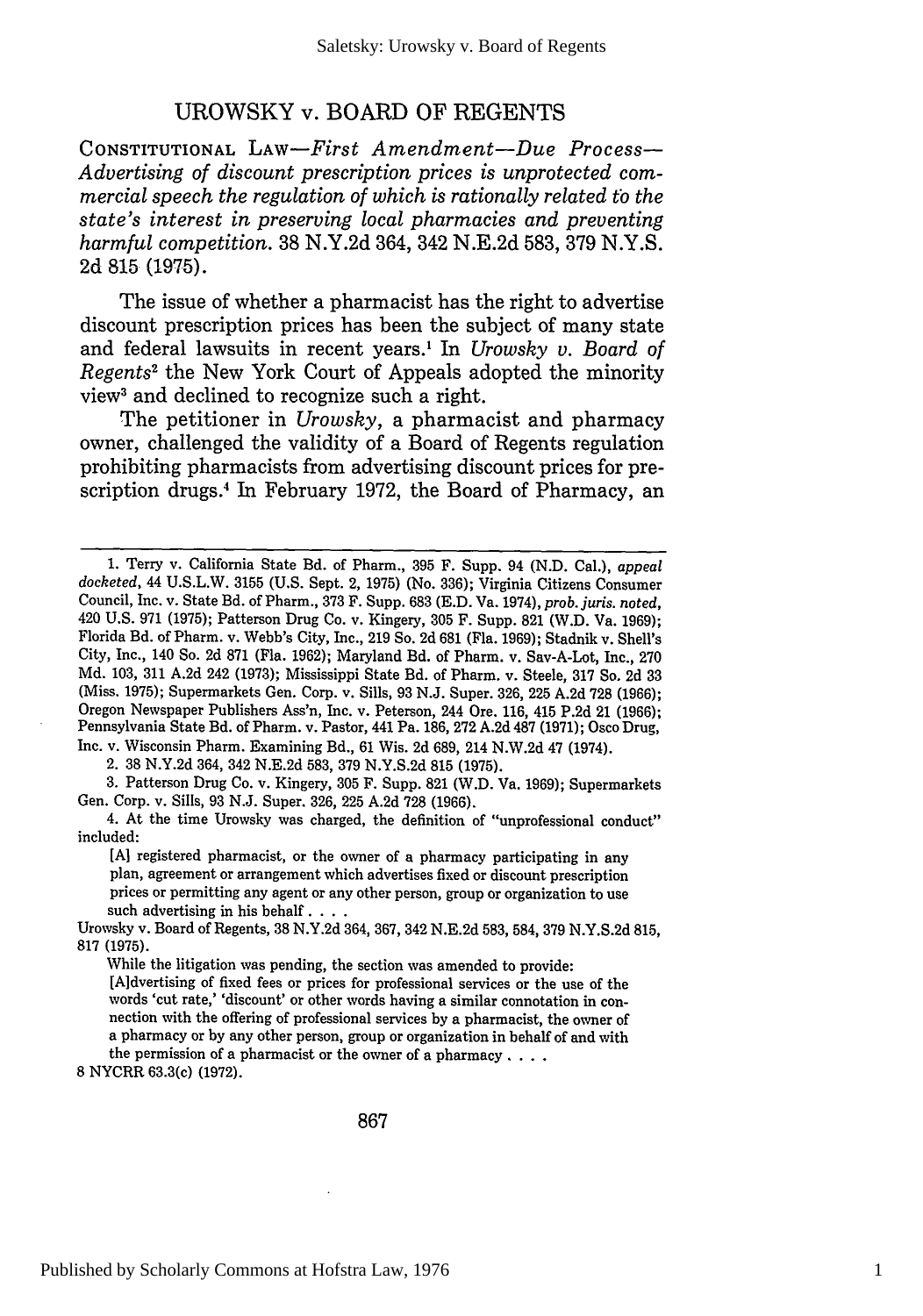agent of the Board of Regents, filed a complaint which charged that Urowsky had placed an advertisement offering discount certificates for "'all drug needs,"<sup>3</sup> and that he had thereby engaged in unprofessional conduct.<sup>6</sup> Before a hearing was held on these charges, Urowsky filed suit in state court alleging that the regulation violated his rights secured by the state and federal constitutions.

After issuing an order temporarily restraining the Board of Pharmacy from holding a hearing on the charges, the court held a trial on the merits' and found that the state has **a** legitimate interest in preventing "destructive competition" through advertising. It determined that the regulation was not unreasonable and arbitrary in violation of the due process clause of the fourteenth amendment.<sup>8</sup> In affirming the decision, the appellate division<sup>9</sup> further ruled that there was no validity in Urowsky's claim that his constitutional guarantee of free speech was violated by the regulation. The court concluded: "[I]t is by now well settled that 'commercial speech,' such as the advertising here, is unprotected by the First Amendment [citations omitted]."<sup>10</sup>

The New York Court of Appeals affirmed the determination of the appellate division with respect to both the due process and the free speech claims.<sup>11</sup> The court focused primarily on the ques-

*8. Id.*

868

9. Urowsky v. Board of Regents, 46 App. Div. 2d 974, 362 N.Y.S.2d 46 (3d Dep't 1974).

10. *Id.* at 975, 362 N.Y.S.2d at 48.

11. Urowsky v. Board of Regents, 38 N.Y.2d 364, 342 N.E.2d 583, 379 N.Y.S.2d 815 (1975). The petitioner also argued that the regulation prohibiting discount advertising was outside of the rulemaking power delegated to the Board of Regents by the New York State Legislature. Brief for Plaintiff-Appellant at 7, Urowsky v. Board of Regents, 38 N.Y.2d 364, 342 N.E.2d 583, 379 N.Y.S.2d 815 (1975). The court of appeals, however, did not find any merit in this claim. The court concluded that the Board of Regents was delegated the authority to adopt such regulations under N.Y. **EDUC.** LAW § 6506 (McKinney 1972), which provides:

The board of regents shall supervise the admission to and the practice of the professions. In supervising, the board of regents may. **...**

(9) Establish by rule, standards of conduct with respect to advertising, fee splitting, practicing under a name other than that of the individual licensee, **...**proper use of academic or professional degrees or titles tending to imply professional status, and such other ethical practices as such board shall deem necessary.

Several state courts have invalidated similar rules on the ground that they exceeded the

<sup>5.</sup> Urowsky v. Board of Regents, 38 N.Y.2d 364, 366, 342 N.E.2d 583, 584, 379 N.Y.S.2d 815, 816.

*<sup>6.</sup> See* note 4 *supra.*

<sup>7.</sup> Urowsky v. Board of Regents, 76 Misc. 2d 187, 349 N.Y.S.2d 600 (Sup. Ct. Albany County 1973).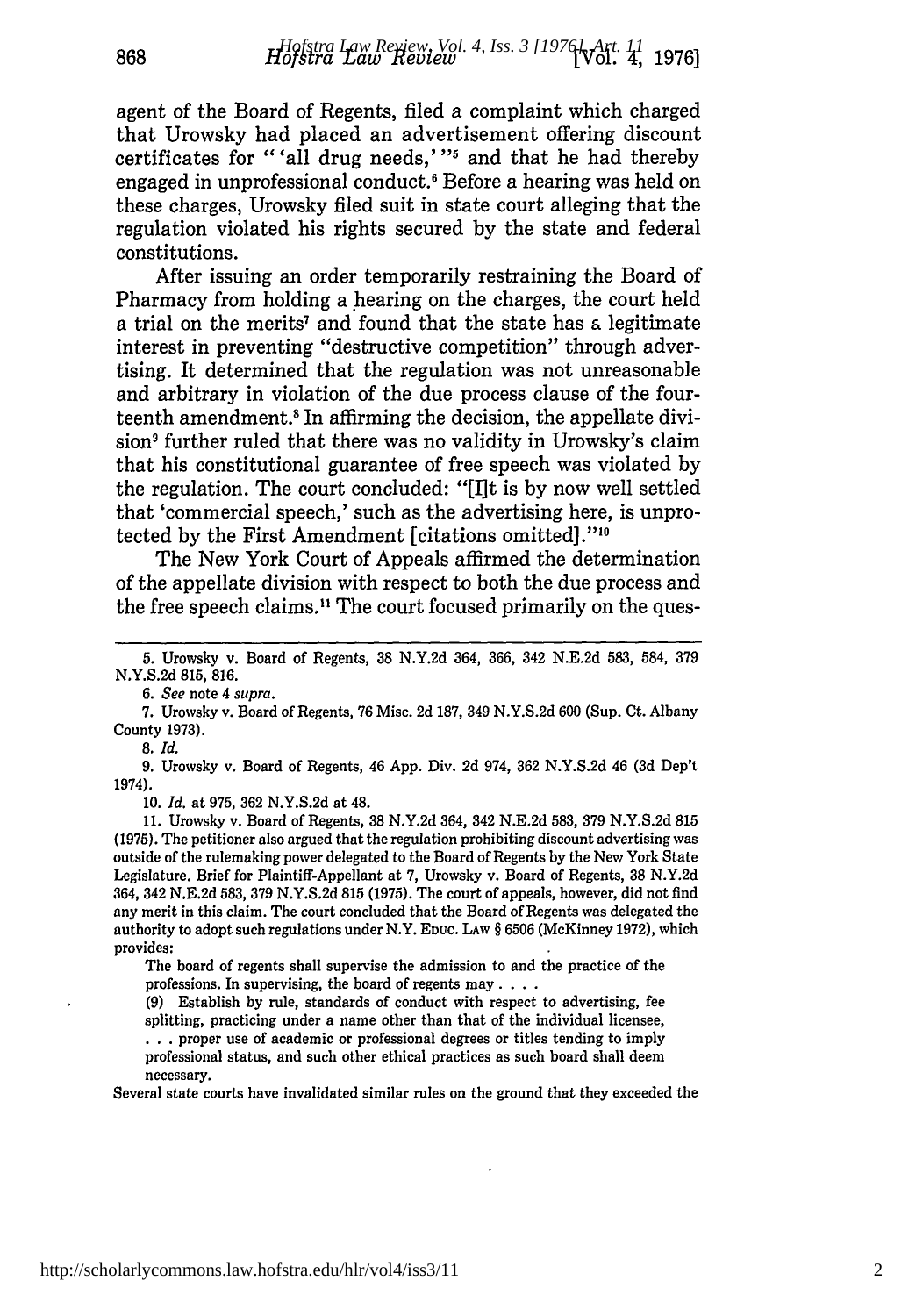tion of whether such advertising constitutes unprotected commercial speech in light of the recent Supreme Court ruling in *Bigelow v. Virginia.12*

The principle that advertisements are purely commercial expressions not sheltered by the Constitution was first clearly adopted by the United States Supreme Court in *Valentine v. Chrestensen.13* Without citing any precedent, 4 the Court held that "the Constitution imposes no **. .** .restraint on government as respects purely commercial advertising.' In *Pittsburgh Press Co. v. Human Relations Commission,16* the Court retreated from the unequivocal language of *Chrestensen. Pittsburgh Press* concerned the constitutionality of a city ordinance which forbade the publication of "help wanted" advertisements which indicated any discrimination on the basis of gender. Referring to *Chrestensen,* the Court stated: "Subsequent cases have demonstrated **. . .** that speech is not rendered commercial by the mere fact that it relates to an advertisement." $17$ 

Contending that commercial speech should be "accorded a higher level of protection"'8 than granted it by the *Chrestensen* Court, the plaintiff in *Pittsburgh Press* unsuccessfully argued that "the exchange of information is as important in the commercial realm as in any other . . . . "<sup>19</sup> The Court found the disputed employment advertisement to be a "classic"<sup>20</sup> example of purely commercial speech and thus upheld the ordinance. It

16. 413 U.S. 376 (1973).

18. Pittsburgh Press Co. v. Human Relations Comm'n, 413 U.S. 376, 388 (1973).

19. *Id.*

20. *Id.* at 385.

authority of the particular administrative agency. Mississippi State Bd. of Pharm. v. Steele, **317** So. **2d 33 (1975);** Oregon Newspaper Publishers Ass'n, Inc. v. Peterson, 244 Ore. 116, 415 P.2d 21 (1966); Osco Drug, Inc. v. Wisconsin Pharm. Examining Bd., 61 Wis. 2d 689, 214 N.W.2d 47 (1974).

<sup>12. 421</sup> U.S. 809 (1975). For a discussion *of Bigelow* see text accompanying notes 24- 30 *infra.*

<sup>13. 316</sup> U.S. 52 (1942). *Chrestensen* involved conduct-the distribution of handbills advertising a tour of a submarine in violation of a New York City ordinance-rather than pure speech.

<sup>14.</sup> The *Chrestensen* decision has been criticized by many commentators. *E.g.,* De-Vore & Nelson, *Commercial Speech and Paid Access to the Press,* 26 HASTINGs L.J. 745 (1975); Note, *The First Amendment and Commercial Advertising: Bigelow v. Commonwealth,* 60 **VA.** L. **REV.** 154 (1974).

<sup>15. 316</sup> U.S. 52, 54 (1942).

<sup>17.</sup> *Id.* at 384. The cases referred to by the *Pittsburgh Press* Court include Ginzburg v. United States, 383 U.S. 463 (1966); New York Times Co. v. Sullivan, 376 U.S. 254 (1964); and Smith v. California, 361 U.S. 147 (1959).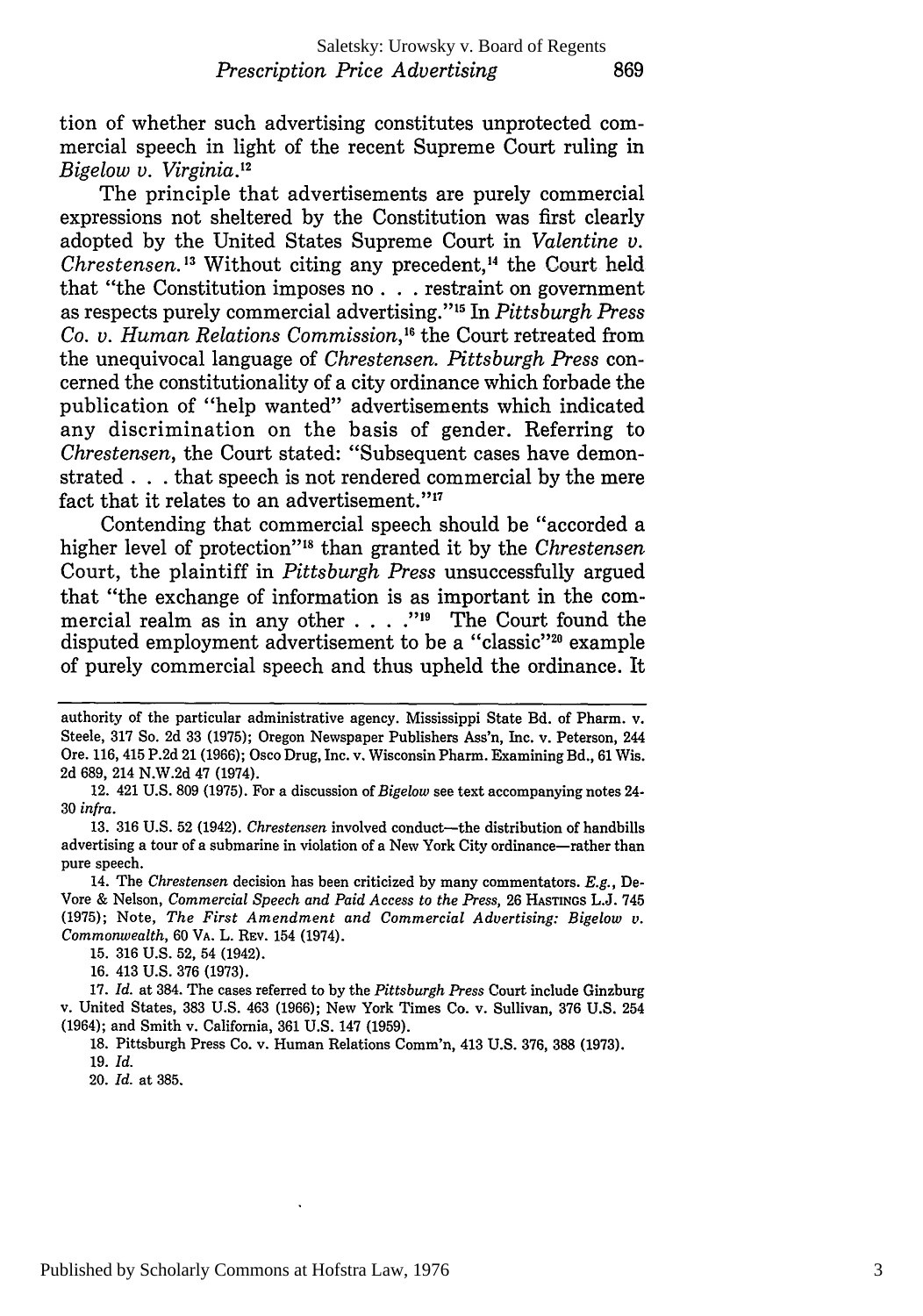acknowledged, however, that the plaintiff's argument might have validity "in other contexts."<sup>21</sup> The Court noted that the advertisement proposed *illegal* conduct; the illegality would have been sufficient in itself to hold against the newspaper. The Court stated:<sup>22</sup>

Any First Amendment interest which might be served by advertising an ordinary commercial proposal and which might arguably outweigh the governmental interest supporting the regulation is altogether absent when the commercial activity itself is illegal and the restriction on advertising is incidental to a valid limitation on economic activity.

The Court has since emphasized that the illegality of the advertisement was the basis for holding against Pittsburgh Press **.23**

The informative aspects of advertising in the "other contexts" referred to by the *Pittsburgh Press* Court were more fully explored in *Bigelow v. Virginia.24* The appellant in *Bigelow, a* newspaper editor, printed an advertisement concerning various abortion services available in New York City. Accepting the appellant's claim that the statute prohibiting such advertising violated the first amendment, the Court held that the advertisement had informative value and was therefore not purely commercial speech under *Chrestensen.*<sup>25</sup> Justice Blackmun, writing for the Court, explained the *Chrestensen* holding:28

[It] is distinctly a limited one. . . . [It is not] authority for the proposition that all statutes regulating commercial advertising are immune from constitutional challenge. The case obviously does not support any sweeping proposition that advertising is unprotected *per se.*

The *Bigelow* Court concluded that the abortion services advertisement "did more than simply propose a commercial

870

26. *Id.* at 819.20.

<sup>21.</sup> *Id.* at 388.

<sup>22.</sup> *Id.* at 389. Thus, the Court suggested a balancing test. The fact that the advertisement promoted an illegal activity (discrimination in employment) proved to be a more compelling concern than the first amendment interest at stake.

<sup>23.</sup> Bigelow v. Virginia, 421 U.S. 809, 821 (1975).

<sup>24. 421</sup> U.S. **809** (1975).

<sup>25.</sup> *Id.* at 821-22. The Court found that portions of the advertisement "involve the exercise of the freedom of communicating information and disseminating opinion." *Id.* at 822.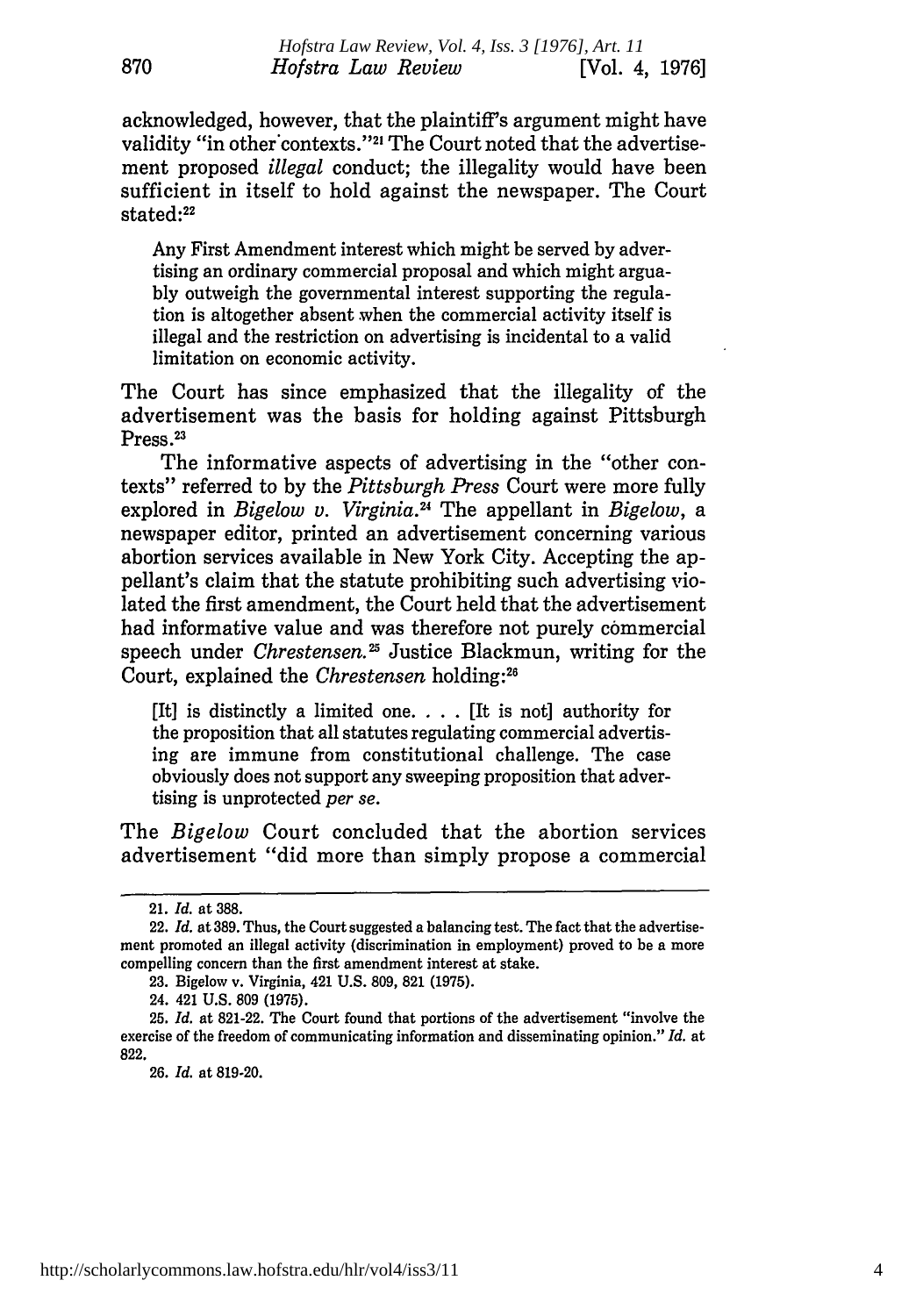transaction. It contained factual material of clear 'public interest.' **"27** The Court held that such communication enjoys protection under the first amendment.

The *Bigelow* Court specifically declined to identify "the precise extent to which the First Amendment permits regulation of advertising that is related to activities the State may legitimately regulate or even prohibit."<sup>28</sup> The *Urowsky* majority concluded that the New York regulation does not prohibit "the dissemination of knowledge concerning services intimately related to the exercise of a constitutional right [citation omitted],"<sup>29</sup> and that the state may therefore freely regulate the advertising of prescription prices. This approach is inconsistent with *Bigelow.* The *Bigelow* Court emphasized the necessity of "assessing the First Amendment interest at stake and weighing it against the public interest allegedly served by the regulation."<sup>30</sup> Rather than employing this kind of balancing test, the *Urowsky* court simply concluded that the speech involved was not entitled to first amendment protection. Thus, the court avoided the reasoned evaluation of. conflicting interests demanded by *Bigelow.*

Courts which have applied a balancing test have invalidated regulations which restrict the right of pharmacists to advertise.<sup>31</sup> In *Virginia Citizens Consumer Council v. State Board of Pharmacy,32* a federal three-judge court held that provisions simi-

29. Urowsky v. Board of Regents, **38** N.Y.2d 364, 370, 342 N.E.2d 583, 586, 379 N.Y.S.2d 815, 819 (1975).

30. Bigelow v. Virginia, 421 U.S. 809, 826 (1975). Other courts have also followed this approach. *See* Terry v. California State Bd. of Pharm., 395 F. Supp. 94 (N.D. Cal.), *appeal docketed,* 44 U.S.L.W. 3155 (U.S. Sept. 2, 1975) (No. 336); Population Servs. Int'l v. Wilson, 398 F. Supp. 321 (S.D.N.Y.), *appeal docketed sub nom.* Carey v. Population Servs. Int'l, 44 U.S.L.W. 3239 (U.S. Sept. 20, 1975) (No. 443).

31. Terry v. California State Bd. of Pharm., 395 F. Supp. 94 (N.D. Cal.), *appeal docketed,* 44 U.S.L.W. 3155 (U.S. Sept. 2, 1975) (No. 336); Virginia Citizens Consumer Council, Inc. v. State Bd. of Pharm., 373 F. Supp. 683 (E.D. Va. 1974), *prob. juris. noted,* 420 U.S. 971 (1975).

32. 373 F. Supp. 683 (E.D. Va. 1974), *prob. juris. noted,* 420 U.S. 971 (1975). Relying on the first amendment right to receive information, a consumer organization challenged a state statute which prohibited pharmacists from advertising the prices of prescription drugs.

<sup>27.</sup> *Id.* at 822. The majority reasoned:

Viewed in its entirety, the advertisement conveyed information of potential interest and value to a diverse audience-not only to readers possibly in need of the services offered, but also to those with a general curiosity about, or genuine interest in, the subject matter or the law of another State and its development, and to readers seeking reform in Virginia.

*Id.*

<sup>28.</sup> *Id.* at 825.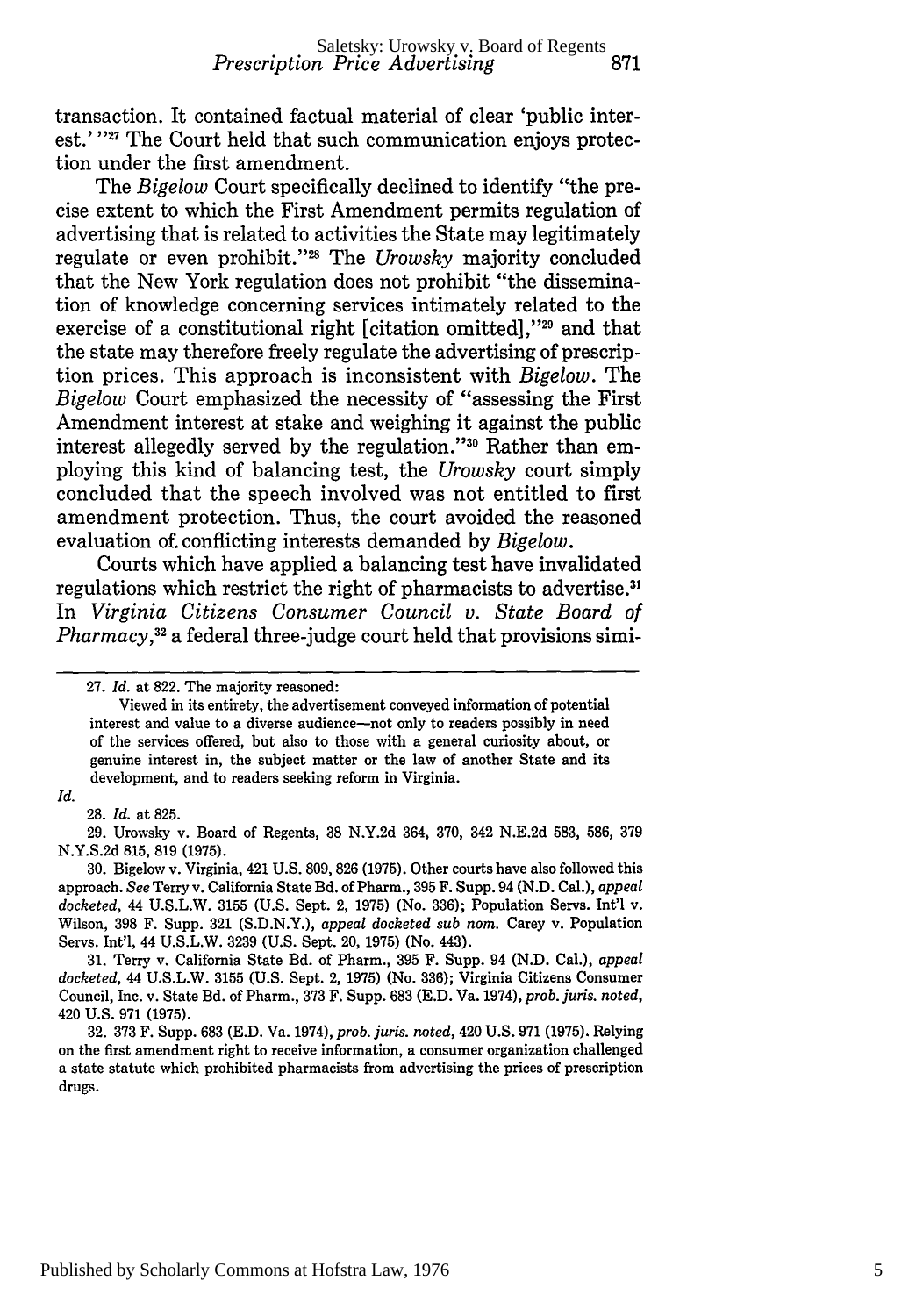lar to those considered in *Urowsky* offended the first amendment. The court found that the value of prescription price advertising to the public, particularly to the poor and the chronically ill, is immeasurable. As the court observed, not only are prescription drugs quite costly, but there is a vast difference in the prices of prescription medicines, even in pharmacies located within the same city.<sup>33</sup>

872

The United States Supreme Court recently agreed to hear an appeal from the decision in *Virginia Citizens.4* The ultimate decision of the Supreme Court in the Virginia case, however, will not necessarily dispose of the issues raised in *Urowsky*.<sup>35</sup> The *Urowsky* court found that the petitioner did not have the requisite standing to assert the rights of consumers. Thus, Urowsky was not permitted to raise the argument that consumers have the "right to know," through advertisements, of discounts on the price of prescription drugs. The court held that this issue could be raised only by "an organizational or individual representative of the class of persons whose rights are claimed to have been violated [citations omitted]."<sup>36</sup> It was concluded that as a pharmacist Urowsky did not satisfy this requirement.

The "right to know" argument is based on the principle that "the Constitution protects the right to receive information and ideas."<sup>37</sup> New York courts have consistently recognized this

34. Virginia Citizens Consumer Council, Inc. v. State Bd. of Pharm., 373 F. Supp. 683 (E.D. Va. 1974), *prob. juris. noted,* 420 U.S. 971 (1975).

37. Kleindienst v. Mandel, 408 U.S. 753, 762 (1972); Stanley v. Georgia, 394 U.S. 557,

**<sup>33.</sup>** Virginia Citizens Consumer Council, Inc. v. State Bd. of Pharm., **373** F. Supp. **683, 684-85 (E.D.** Va. 1974), *prob. juris. noted,* 420 **U.S. 971 (1975);** *see* Berg & Werbel, *Prescription Drugs and Consumer Rights,* N.Y.L.J., Jan. 29, 1976, at 1, col. 1; *What's the Price of an rx Drug?,* 35 CONSUMER REP. 278 (May 1970).

Several other courts have also found that prescription price advertising is of vital importance to the public. *See* Terry v. California State Bd. of Pharm., 395 F. Supp. 94 (N.D. Cal.), *appeal docketed,* 44 U.S.L.W. 3155 (U.S. Sept. 2, 1975) (No. 336); Maryland Bd. of Pharm. v. Sav-A-Lot, Inc., 270 Md. 103, 311 A.2d 242 (1973); Pennsylvania State Bd. of Pharm. v. Pastor, 441 Pa. 186, 272 A.2d 487 (1971).

<sup>35.</sup> It is not clear whether the Court's ruling in *Virginia Citizens* will settle the issue in New York. The Virginia case involves a prohibition against *all* prescription price advertising while the *Urowsky* decision concerns the advertising of *discount* rates for prescription drugs. Also, New York pharmacists are required to post prescription prices in their stores. N.Y. **EDuc. LAw** § 6826 (McKinney Supp. 1975). The court of appeals distinguished *Urowsky* from *Virginia Citizens* on the basis of this statute. Its value as an aid to consumers seeking price information is questionable, however, since prospective customers must still go from store to store or incur the expense of calling each pharmacy in order to obtain the needed information.

<sup>36.</sup> Urowsky v. Board of Regents, 38 N.Y.2d 364, 369, 342 N.E.2d 583, 586, 379 N.Y.S.2d 815, 819 (1975).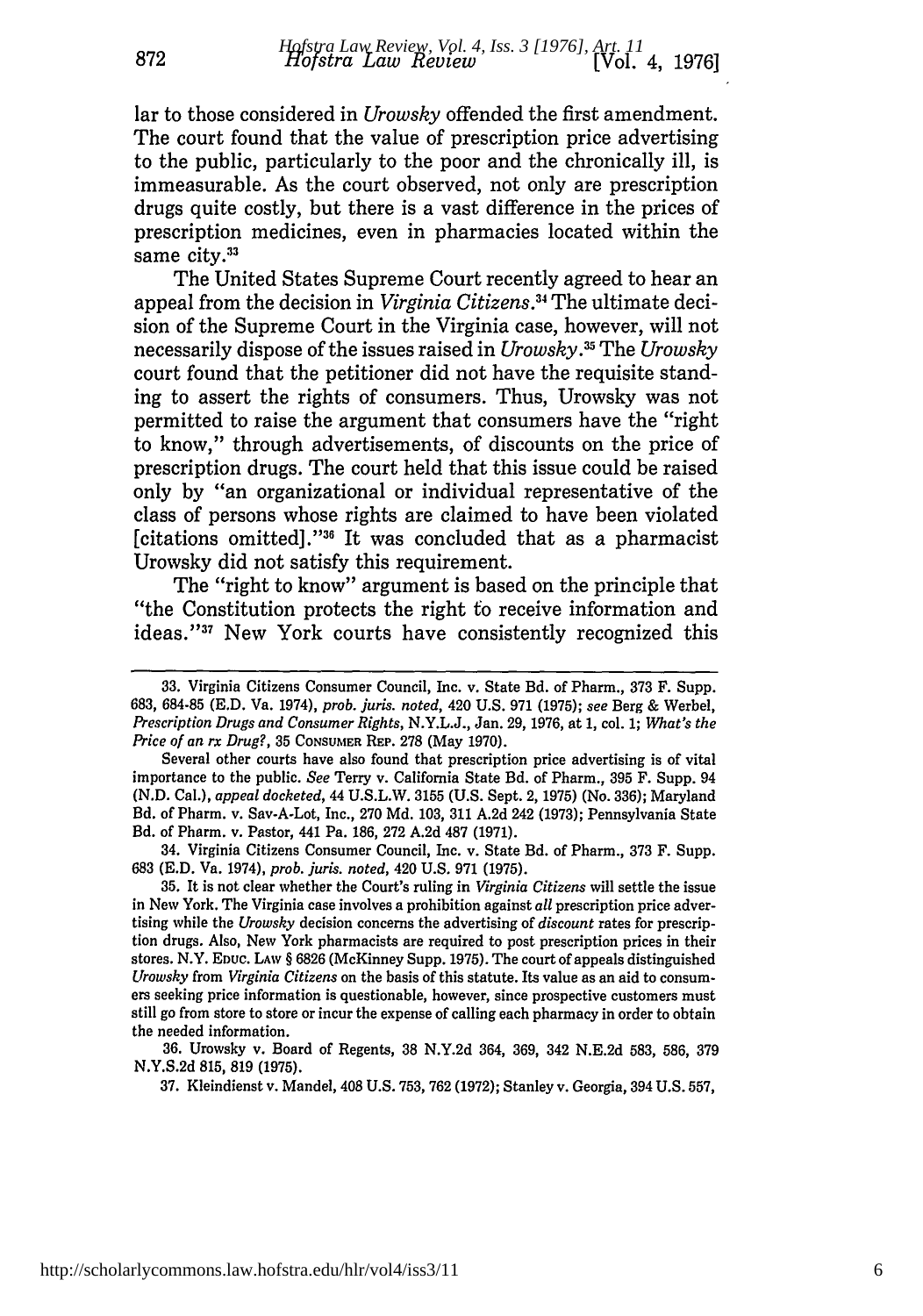right. <sup>8</sup>*Urowsky,* however, was the first New York case to raise the issue of whether an advertiser may assert the consumer's right to know. Although the federal law of standing is not binding on state courts, the *Urowsky* court relied primarily on Supreme Court decisions.<sup>39</sup> Tileston v. Ullman<sup>40</sup> and *NAACP v. Alabama*<sup>41</sup> were cited to support the conclusion that Urowsky did not have standing to advance the interests of consumers. Those cases do appear to support that holding; however, the court failed to consider subsequent Supreme Court decisions evidencing a more liberal approach to the issue.<sup>42</sup>

The Supreme Court has repeatedly permitted disseminators to represent the interests of receivers.43 In *Eisenstadt v. Baird,"* Baird was allowed to challenge the constitutionality of a state statute on the ground that it violated the right of single people to obtain contraceptives although he was not a member of that class of persons. The Court concluded that Baird was not merely a distributor but was, instead, "an advocate of the right of persons to obtain contraceptives."<sup>45</sup> Mr. Justice Brennan, writing for the Court, reasoned that "more important than the nature of the relationship between the litigant and those whose rights he seeks to assert is the impact of the litigation on the third-party interests."<sup>46</sup> The District Court for the Southern District of New

**38.** *See, e.g.,* Figari v. New York Tel. Co., **32 App.** Div. **2d** 434, **303 N.Y.S.2d** 245 **(2d** Dep't **1969);** People v. **P.A.J.** Theatre Corp., **66** Misc. **2d 373, 321 N.Y.S.2d 26** (Crim. Ct. New York County **1971),** *aff'd,* **70** Misc. **2d 790,** 334 **N.Y.S.2d** 645 **(App.** Term 1st Dep't **1972),** *vacated and remanded on other grounds,* 413 **U.S. 912 (1973).**

**39.** Urowsky v. Board of Regents, **38 N.Y.2d** 364, 342 **N.E.2d 583, 379 N.Y.S.2d 815 (1975),** *citing* **NAACP** v. Alabama, **357 U.S.** 449 **(1958);** Tileston v. Ullman, **318 U.S.** 44 (1943). The only New York case noted was NOW v. State Div. of Human Rights, 34 **N.Y.2d** 416, 314 **N.E.2d 867, 358 N.Y.S.2d** 124 (1974). In that case NOW was granted standing to challenge the legality of employment advertisements in which there were separate "male" and "female" columns. The court did not hold that standing is limited to only organizational representatives.

40. **318 U.S.** 44 (1943).

41. **357 U.S.** 449 **(1958).**

42. Eisenstadt v. Baird, 405 **U.S.** 438 **(1972)** (for further discussion see text accompanying notes 43-46 *infra);* Kleindienst v. Mandel, 408 **U.S. 753 (1972);** Griswold v. Connecticut, **381 U.S.** 479 **(1965)** (disseminators of birth control information have standing to assert the rights of the receivers of the information).

43. Eisenstadt v. Baird, 405 **U.S.** 438 **(1972);** Griswold v. Connecticut, **381 U.S.** 479 (1965).

44. 405 U.S. 438 (1972).

45. *Id.* at 445.

46. *Id.*

<sup>564</sup> **(1969).** *See generally* DeVore & Nelson, *Commercial Speech and Paid Access to the Press,* 26 HASTINGS **L.J.** 745 **(1975);** Comment, *The Right to Receive and the Commercial Speech Doctrine: New Constitutional Considerations,* **63 Gzo. L.J. 775 (1975).**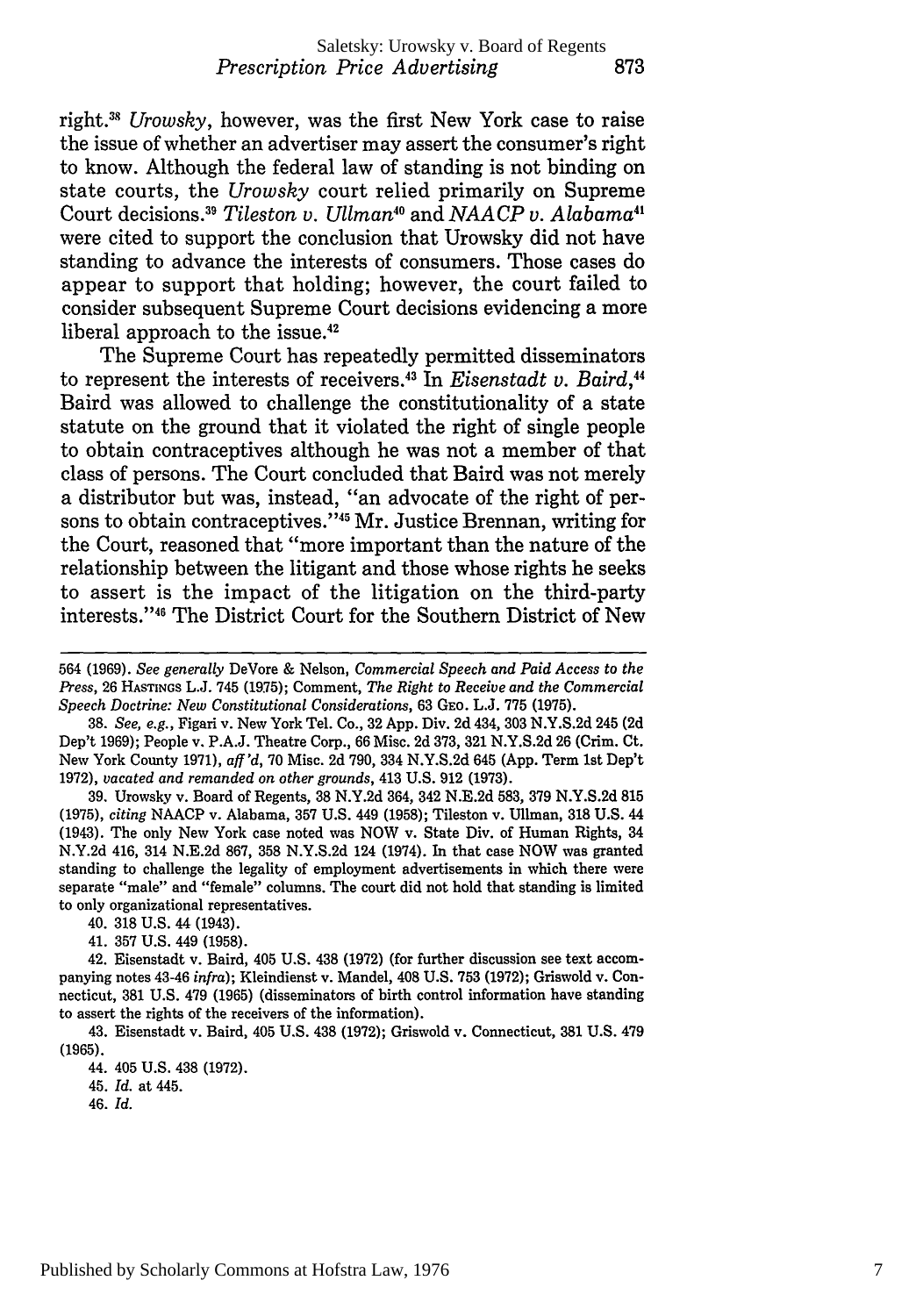York recently held in *Population Services International v. Wilson<sup>47</sup>* that distributors who engage in the retail sale of nonprescription contraceptives satisfy the *Baird* advocacy requirement. The *Wilson* court noted that the distributors "have an adequate incentive to assert vigorously the rights of those they seek to represent."<sup>48</sup>

874

Urowsky clearly had a strong incentive to argue the rights of consumers since their interests "have bearing on [the pharmacy owner's] own freedom of speech; his interests are intertwined with the public's."49 Consequently, the wisdom of the court's decision to deny Urowsky standing to argue the rights of consumers is questionable with respect to both its effect on the petitioner's ability- to effectively present his own case and its effect on the interests of the public.

The refusal to grant Urowsky standing is inconsistent with the liberal approach taken in other recent court of appeals decisions.<sup>50</sup> As the court has stated:<sup>51</sup>

[Riestriction on standing is largely of judicial creation, often used to avoid difficult issues or unpleasant results; generally standing should be expanded rather than contracted. [Citations omitted.]

It is difficult to reconcile the result in *Urowsky* with this expansionary policy.

Urowsky also challenged the regulation on due process grounds. He claimed that the provision was not "reasonably related to the health and welfare of the public."<sup>52</sup> Judge Gabrielli, writing for the court, disagreed and found that the regulation was rationally related to "this State's interest in the preservation of local pharmacies **. . .** and in the prevention of destructive com-

<sup>47. 398</sup> F. Supp. 321 (S.D.N.Y.), *appeal docketed sub nom.* Carey v. Population Servs. Int'l, 44 U.S.L.W. 3239 (U.S. Sept. 20, 1975) (No. 443).

<sup>48.</sup> *Id.* at 328. It may be argued that the distributors were granted standing because there were other plaintiffs whose standing was not in dispute. The court, however, clearly permitted the distributors to assert the rights of consumers independent of this fact.

<sup>49.</sup> Urowsky v. Board of Regents, 38 N.Y.2d 364, 376, 342 N.E.2d 583, 590, 379 N.Y.S.2d 815, 825 (1975) (Fuchsberg, J., dissenting).

<sup>50.</sup> Boryszewski v. Brydges, 37 N.Y.2d 361, 334 N.E.2d 579, 372 N.Y.S.2d 623 (1975); Burke v. Sugarman, 35 N.Y.2d 39, 315 N.E.2d 772, 358 N.Y.S.2d 715 (1974).

<sup>51.</sup> Burke v. Sugarman, 35 N.Y.2d 39, 45, 315 N.E.2d 772, 775, 358 N.Y.S.2d 715, 719 (1974).

<sup>52.</sup> Brief for Plaintiff-Appellant at 26, Urowsky v. Board of Regents, 38 N.Y.2d 364, 342 N.E.2d 583, 379 N.Y.S.2d 815 (1975).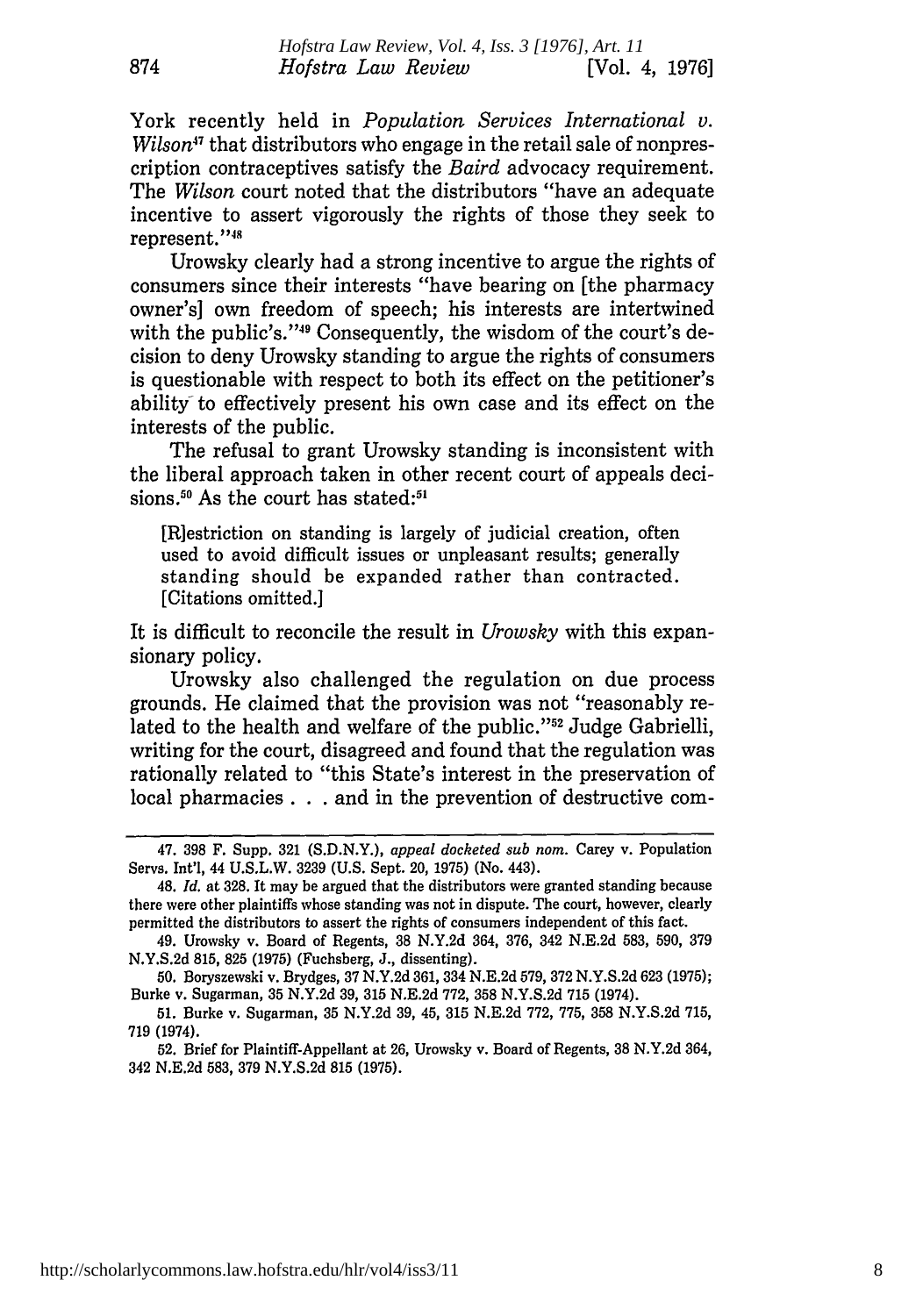petition in the pharmaceutical profession. '53

The *Urowsky* court, relying on the Supreme Court's decision in *North Dakota State Board of Pharmacy v. Snyder's Stores,54* applied a rational relation test. In contrast, several state courts, in dealing with the issue of prescription price advertising, have required that the regulation in question meet a more stringent test." Where statutes are challenged under state constitutions, the state court is not bound to follow federal law.<sup>56</sup> Thus, state courts are free to apply a substantive due process test even in areas where the Supreme Court has clearly refused to do **so.17** In a Pennsylvania case concerning the right of pharmacists to advertise prescription prices, the court explained this policy: $58$ 

While this [the Supreme Court's] test may mean that in the federal courts the "due process barrier to substantive legislation as to economic matters has been in effect removed," the same cannot be said with respect to state courts and state constitutional law. This difference between federal and state constitutional law represents a sound development, one which takes into account the fact that "state courts may be in a better position to review local economic legislation than the Supreme Court." [Footnote omitted.]

Due to the extraordinary lobbying power of pressure groups, many individuals are unable to prevent the enactment of legislation which infringes upon their rights.<sup>59</sup> Thus, the courts often provide the only recourse. The doctrine of substantive due process allows the courts to invalidate state economic regulations which are found, after due consideration of the competing interests involved, to be unconstitutionally oppressive.<sup>60</sup> The retention of

<sup>53.</sup> Urowsky v. Board of Regents, 38 N.Y.2d 364, 368, 342 N.E.2d 583, 585, 379 N.Y.S.2d 815, 818 (1975).

<sup>54. 414</sup> U.S. 156 (1973) (for further discussion see text accompanying notes 67-69 *infra).*

<sup>55.</sup> Maryland Bd. of Pharm. v. Sav-A-Lot, Inc., **270 Md.** 103, 311 A.2d 242 (1973); Pennsylvania State Bd. of Pharm. v. Pastor, 441 Pa. 186, 272 A.2d 487 (1971); *see* Stadnik v. Shell's City, Inc., 140 So. **2d** 871 (Fla. 1962) (the court employed what it termed a reasonable relation test which, in effect, operated as a substantial relation test).

<sup>56.</sup> Hetherington, *State Economic Regulation and Substantive Due Process of Law,* 53 Nw. U.L. REv. **226 (1958).**

<sup>57.</sup> *Id.*

<sup>58.</sup> Pennsylvania State Bd. of Pharm. v. Pastor, 441 Pa. 186, 272 A.2d 487, 490 (1971).

<sup>59.</sup> *See* Hetherington, *supra* note 56, at 248-49.

<sup>60.</sup> *Id.* at 249.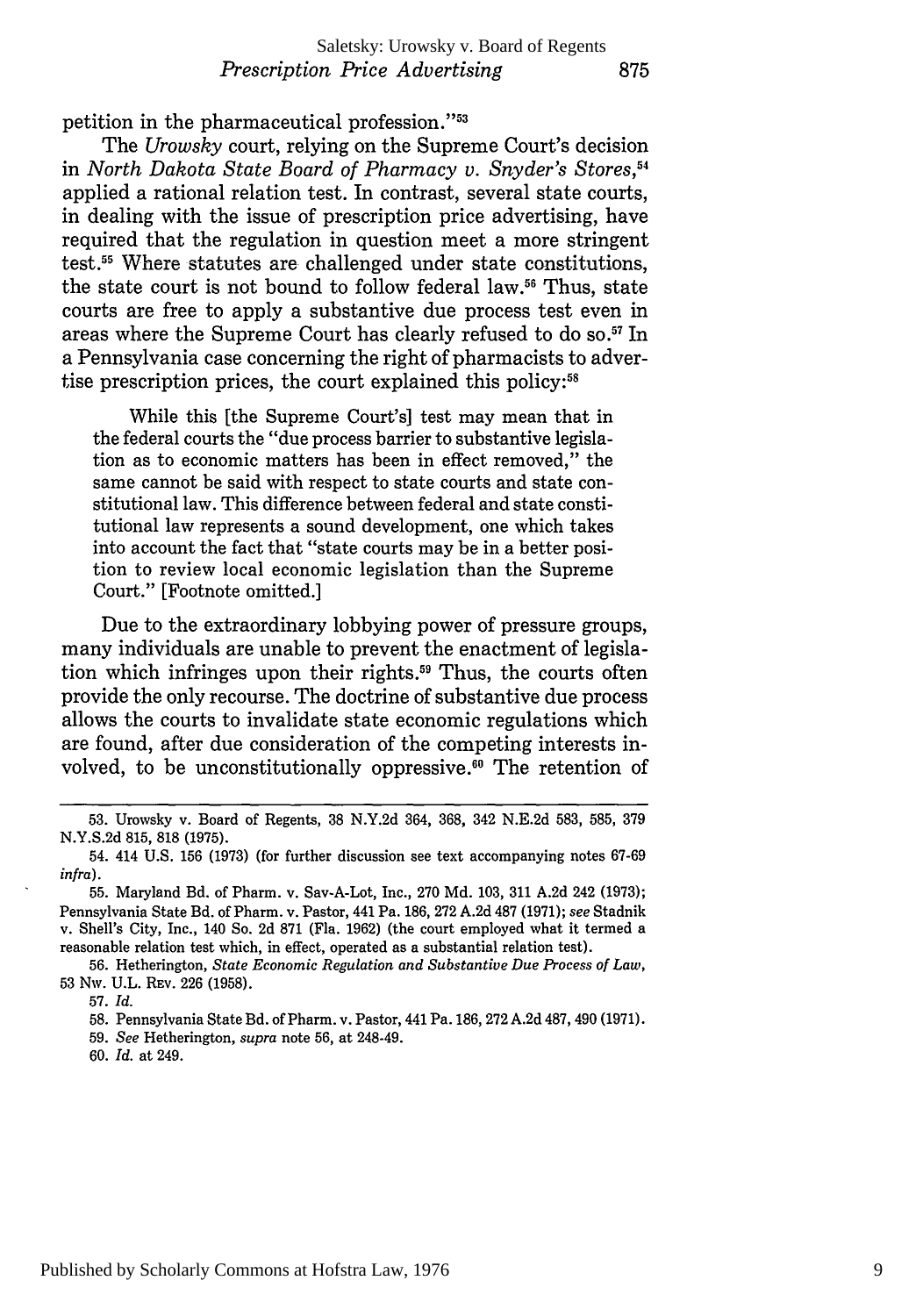substantive due process by many state courts is significant in still another respect:<sup>61</sup>

State courts, since their precedents are not of national authority, may better adapt their decisions to local economic conditions and needs . **. .** . [W]here an industry is of basic importance to the economy of a state or territory, extraordinary regulations may be necessary or proper. Local variations in economic conditions thus may justify varying local standards of economic due process **....**

The *Urowsky* case exemplifies the need for state court scrutiny of legislative action. The application of a substantial relation test to the *Urowsky* \*regulation reveals the weak basis for the prohibition against prescription price advertising. The *Urowsky* majority postulated that the intent of the promulgators of the regulation was to preserve neighborhood pharmacies "which serve a vital function in the convenient, rapid filling of prescriptions"<sup>162</sup> and to prevent "destructive competition in the pharmaceutical profession."<sup>53</sup> The court did not, however, cite any authority to support the view that the Board of Regents designed the regulation to ensure the survival of local pharmacies. While the preservation of local pharmacies may be a legitimate interest of the state, the conclusion that advertising will lead to their demise is not so easily reached.<sup>64</sup> Moreover, since the legislature has not offered any facts to support this conclusion, the nexus appears even more tenuous.

With regard to the prevention of "destructive competition" in the profession, several courts have distinguished the advertising of prescription prices from the advertising of such professional services as dentistry and optometry.<sup>65</sup> Pharmacists may not dispense prescription drugs without the written approval of a physician. Consequently, they are severely restricted in their dealings

876

<sup>61.</sup> *Id.* at 250.

<sup>62.</sup> Urowsky v. Board of Regents, 38 N.Y.2d 364, 368, 342 N.E.2d 583, 585, 379 N.Y.S.2d 815, 818 (1975).

<sup>63.</sup> *Id.*

<sup>64.</sup> The court did not give any reason for its apparent assumption that neighborhood drugstores do not offer discounts or, correlatively, that discount pharmacies are not conveniently located.

<sup>65.</sup> Terry v. California State Bd. of Pharm., 395 F. Supp. 94 (N.D. Cal.), *appeal docketed,* 44 U.S.L.W. 3155 (U.S. Sept. 2, 1975) (No. 336); Maryland Bd. of Pharm. v. Sav-A.Lot, Inc., 270 Md. 103, 311 A.2d 242 (1973); Pennsylvania State Bd. of Pharm. v. Pastor, 441 Pa. 186, 272 A.2d 487 (1971).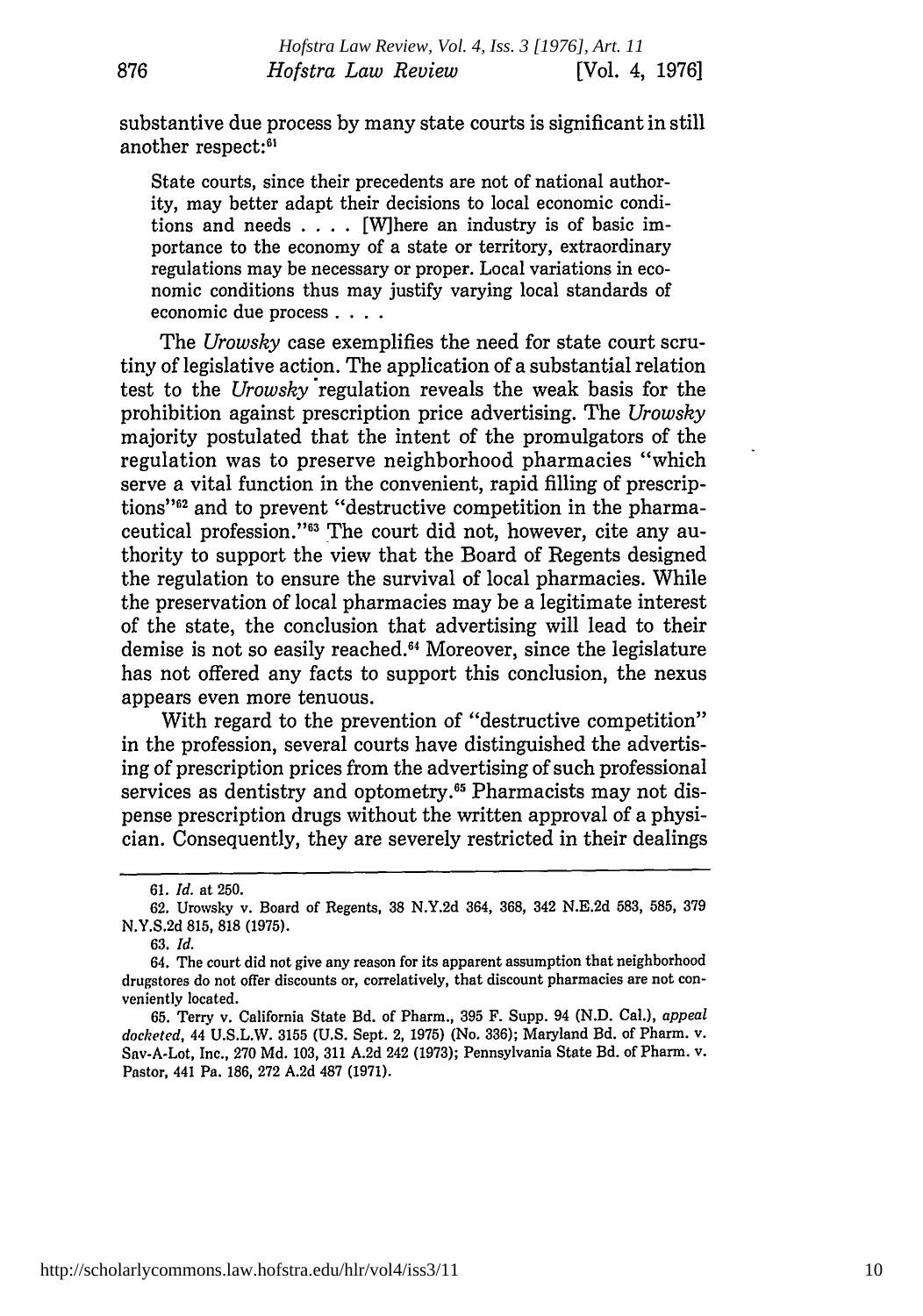with the public. The likelihood of promoting an "artificial"<sup>66</sup> market and increasing competition among pharmacies is therefore small. Since the harms that would result from the activity left unregulated are vague in comparison to the clearly deleterious effects of the regulation,<sup>67</sup> the ban on advertising prescription prices should be invalidated.

Although the *Urowsky* court was free to follow Supreme Court precedent.<sup>68</sup> the Court's decisions do not necessarily support the application of a rational relation test in this case. The *Urowsky* majority relied on *North Dakota State Board of Pharmacy v. Snyder's Stores,69* a case in which a unanimous Supreme Court explicitly rejected the substantial relation test previously set forth in *Liggett Co. v. Baldridge.7°* The *Snyder's Stores* Court upheld a state statute requiring that a pharmacy be owned by either a licensed pharmacist or a corporation in which pharmacists own the majority stock. Thus, this case involved the regulation of a purely economic activity.

Unlike the petitioner in *Urowsky,* Snyder's Stores did not assert the claim that a specific constitutional right, such as free speech, was at stake. Similarly, the petitioners in the cases where the Supreme Court upheld state legislation restricting advertising by licensed professionals71 did not assert, and the Court did not consider, infringements on the first amendment right of free speech. Therefore it is arguable that where there is a violation of a specific constitutional right, due process requires the application of a stricter test.

As Judge Fuchsberg reasoned in his dissent in *Urowsky,* the regulation banning the advertising of discount prescription drugs runs afoul of the constitutional guarantee of free speech.<sup>72</sup> Thus, it is distinguishable from "those [cases] which involve merely economic regulation by the State of commercial activities within its borders."73 Judge Fuchsberg concluded that the state must

<sup>66.</sup> Terry v. California State Bd. of Pharm., 395 F. Supp. 94, 102 (N.D. Cal.), *appeal docketed,* 44 U.S.L.W. 3155 (U.S. Sept. 2, 1975) (No. 336). An artificial market is one in which advertisers and promoters create a demand for a product.

<sup>67.</sup> *See* text accompanying note 33 *supra.*

<sup>68.</sup> *See* text accompanying notes 55-57 *supra.*

<sup>69. 414</sup> U.S. 156 (1973).

<sup>70. 278</sup> U.S. 105 (1928).

<sup>71.</sup> Head v. New Mexico Bd., 374 U.S. 424 (1963); Williamson v. Lee Optical Co., 348 U.S. 483 (1955); Semler v. Dental Examiners, 294 U.S. 608 (1935).

<sup>72.</sup> Urowsky v. Board of Regents, 38 N.Y.2d 364, 372, 342 N.E.2d 583, 588, 379 N.Y.S.2d 815, 822 (1975) (Fuchsberg, J., dissenting).

<sup>73.</sup> *Id.* at 371, 342 N.E.2d 583, 587, 379 N.Y.S.2d 815, 821 (1975) (Fuchsberg, J., dissenting).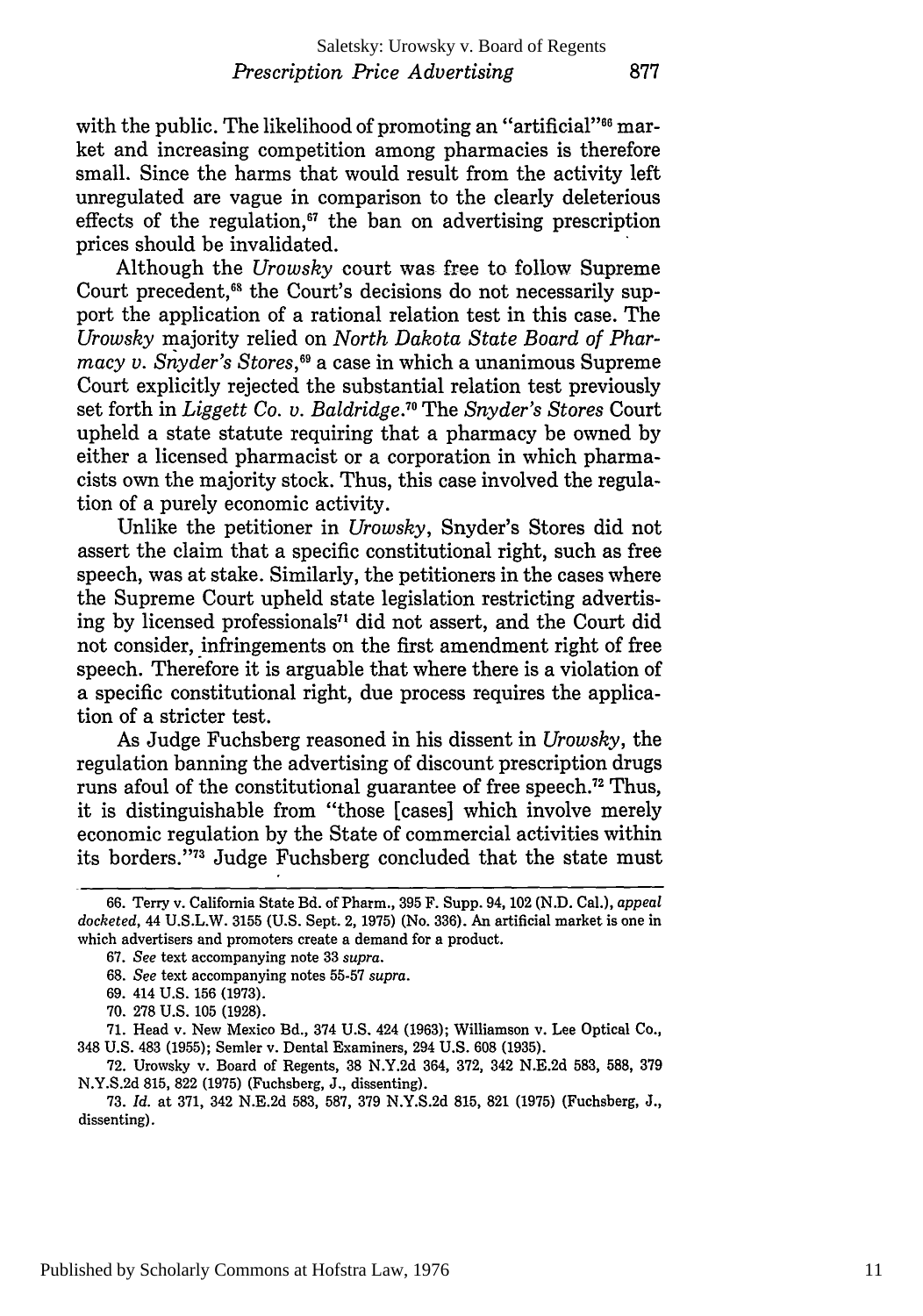therefore meet a more rigorous test.

The Supreme Court has suggested that where a particular constitutional right is involved, due process requires more than is demanded by the rational basis test. Justice Stone set forth this concept in *United States v. Carolene Products Co. :7*

There may be narrower scope for operation of the presumption of constitutionality when legislation appears on its face to be within a specific prohibition of the Constitution, such as those of the first ten amendments, which are deemed equally specific when held to be embraced within the Fourteenth. [Citations omitted.]

A more stringent due process test was recently applied by a federal three-judge court. In *Population Services International v. Wilson,7 "* the District Court for the Southern District of New York held that a state statute prohibiting the advertising of contraceptives encroached on the right to privacy of those who seek such products. The court stated:76

The Due Process Clause requires **. . .** that the Court *carefully scrutinize* each provision of the statute to determine whether, as drafted, *it is in fact sufficiently related* to a legitimate State interest to justify its infringement of the right at stake.

The *Wilson* court further explained:"

 $[II]$ f the answer to this inquiry is in the affirmative . . . the Court **. .** . [should] consider whether this particular aspect of the right. **. .** is "fundamental," requiring a "compelling" state interest to justify its abridgement.

The right of free speech, like the right of privacy, is basic to the concept of personal freedom. Economic regulations which limit or prohibit speech should therefore be subject to close scrutiny by the courts.<sup>78</sup> When a state regulation is challenged on due process grounds, the abridgement of a specific constitutional right should not be ignored. Rather, it is more reasonable to sub-

<sup>74. 304</sup> U.S. 144, 152 n.4 (1938) (dictum).

**<sup>75. 398</sup>** F. Supp. 321 (S.D.N.Y.), *appeal docketed sub nom.* Carey v. Population Servs. Int'l, 44 U.S.L.W. 3239 (U.S. Sept. 20, 1975) (No. 443).

<sup>76.</sup> *Id.* at 331 (emphasis added).

<sup>77.</sup> *Id.*

**<sup>78.</sup>** Terry v. California State Bd. of Pharm., 395 F. Supp. 94 (N.D. Cal.), *appeal docketed,* 44 U.S.L.W. 3155 (U.S. Sept. 2, 1975) (No. 336); Virginia Citizens Consumer Council, Inc. v. State Bd. of Pharm., 373 F. Supp. 683 (E.D. Va. 1974), *prob.juris noted,* 420 **U.S.** 971 (1975).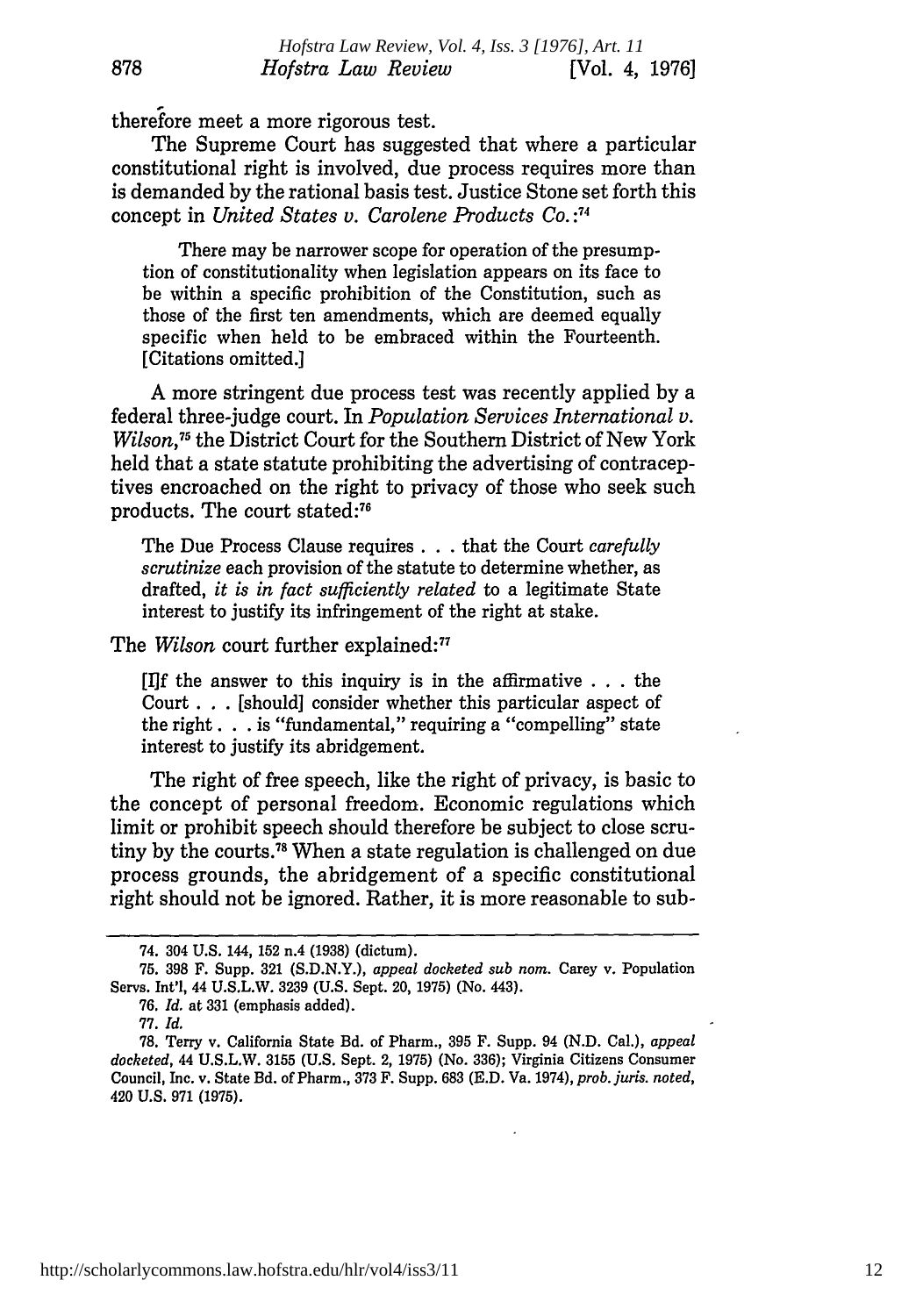879

ject the legislation to a stringent test. The *Wilson* court's two-step test is a rational and much needed approach which should be given serious consideration by courts.

The application of such a test to the *Urowsky* regulation exemplifies the test's several advantages. First, the need to make artificial and arbitrary distinctions between different types of speech would be eliminated.<sup>79</sup> Secondly, and more importantly. this kind of test requires a close examination of the facts in order to determine the precise nature of the interests involved. The result of an informed court comparing the alleged purposes of the legislation in question with its actual effects would be the invalidation of such harm-producing regulations as the one prohibiting discount prescription price advertising.

Although the *Virginia Citizens* case<sup>80</sup> will hopefully settle the issue of whether prescription price advertising constitutes unprotected commercial speech, the *Urowsky* decision is significant in its own right. The failure of the *Urowsky* court to employ the *Bigelow* balancing test is a step backward in constitutional adjudication. Similarly, the court's refusal to confer standing on the petitioner is inconsistent with the liberal trend apparent in both federal and New York decisions."' The court's unwillingness to engage in a thorough, fact-sensitive analysis, however, is most visible in its quick dismissal of Urowsky's due process claim. Considering the fact that a first amendment right was involved, the petitioner's claim should have been given closer attention.

The *Urowsky* decision highlights the need for judicial scrutiny of state economic regulations. As previously stated, the *Urowsky* regulation has little, if any, real relation to the alleged legislative goals and is in fact detrimental to the interests of both the advertiser and the consumer.<sup>82</sup> A workable compromise between the *Urowsky* court's test and reinstatement of pure substantive due process is clearly needed. As suggested by Judge Fuchsberg and the *Wilson* court, application of a substantial relation test in a situation where a specific constitutional right is at stake is a sound alternative.

*Doria Saletsky*

<sup>79.</sup> For a discussion of the commercial speech doctrine see text accompanying notes 13-33 *supra.*

**<sup>80.</sup>** Virginia Citizens Consumer Council, Inc. v. State Bd. of Pharm., 373 F. Supp. 683 (E.D. Va. 1974), *prob. juris. noted,* 420 U.S. 971 (1975).

<sup>81.</sup> *See* text accompanying notes 42-50 *supra.*

<sup>82.</sup> *See* text accompanying note 33 *supra.*